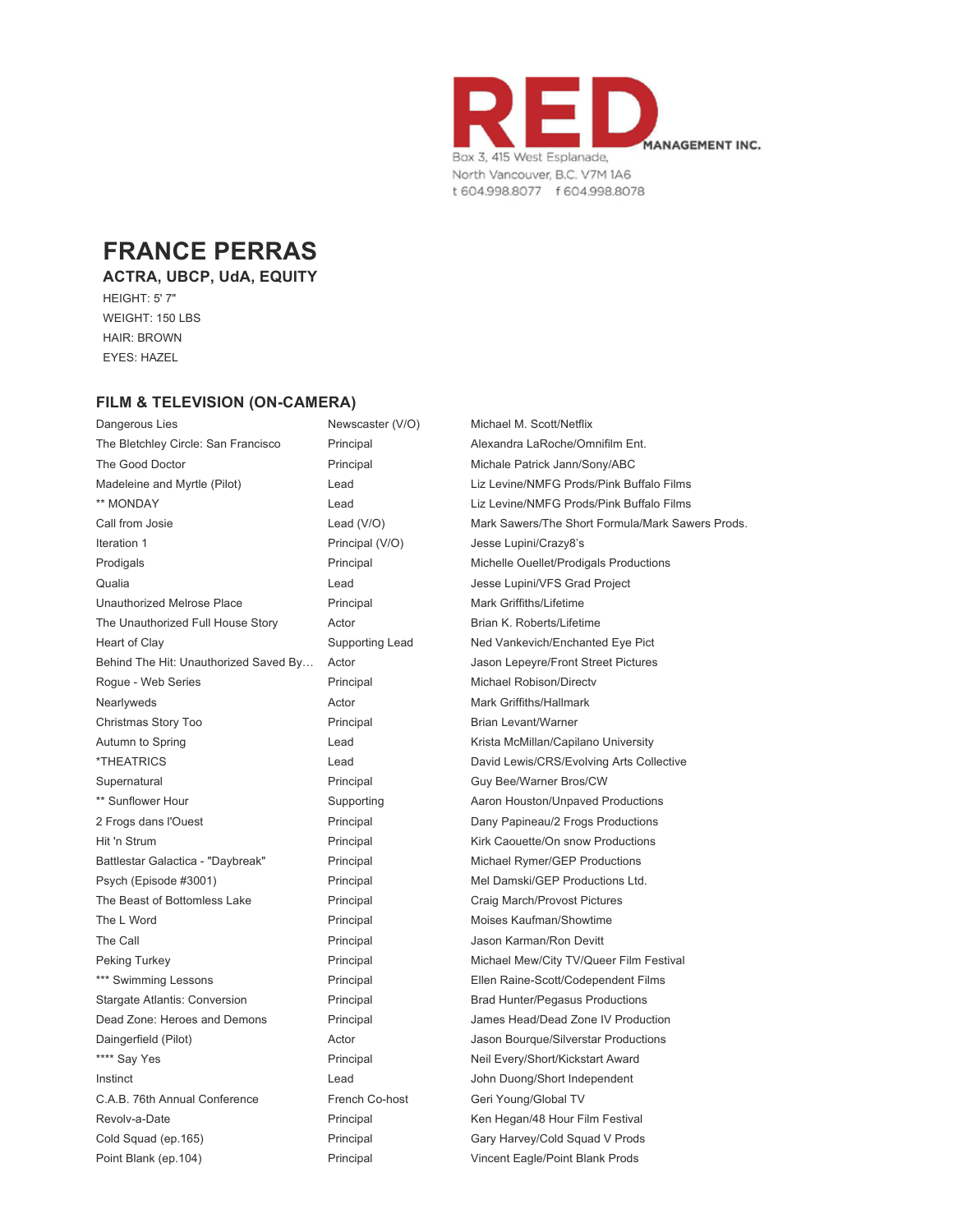| Soulvivor           | Principal | Kevin O'Quinn/Itsallgoodtv.com               |
|---------------------|-----------|----------------------------------------------|
| Jerry's Day         | Principal | Craig March & Kevin Bennett/Candlefish Prods |
| ***** Citizen Wally | Principal | John Meadows/RockRidge Prods                 |
| Dark Water          | Actor     | Ron Chartier/Simpatico Pictures              |

\*\*Official Selection of WFF2017

\* Official selection of VIFF, VSFF, The 8th Annual Big Apple Film Festival, The Seattle True Independent Film Fest

\*\* Official Selection of VIFF and Winner of Best Ensemble Cast, 2011 VIFF

\*\*\* Official Selection of the 2006 Vancouver International Film Festival

\*\*\*\* Official Selection of the 2005 Montreal International Film Festival & 2005 Whistler Film Festival

\*\*\*\*\* Recipient "Viewer's Choice" Award at the 48 HR REELFAST Film Making Competition 1999

## **COMMERCIALS/INDUSTRIALS (ON-CAMERA)**

| Pacific Blue Cross           | Principal  | <b>BC</b> Regional         |
|------------------------------|------------|----------------------------|
| Febreeze                     | Principal  | <b>US National</b>         |
| <b>Chef Boyardee</b>         | Principal  | <b>US National</b>         |
| <b>Prairie Milk</b>          | <b>SOC</b> | Canadian Regional          |
| <b>USA Network Promo</b>     | <b>SOC</b> | <b>US National</b>         |
| ImpotRapide/Quicktax program | Principal  | Intuit Canada              |
| <b>Himark Blue Cross</b>     | Principal  | Industrial Light and Magic |

# **CARTOONS/VIDEOGAMES (VOICE OVER)**

|                    | Lindsay F       |
|--------------------|-----------------|
| Akasha             | Lindsay F       |
| <b>Aunt Meizal</b> | <b>IPP/Ocea</b> |
| Various            | Voice Bo        |
| Guest Star         | Voice Bo        |
| Sue                | Voice Bo        |
| Kuea               | <b>IPP/Ocea</b> |
| Fragg              | Voice Bo        |
| Various            | Airwaves        |
| Miss Okiku         | Airwaves        |
| Various            | Airwaves        |
| Genevieve          | Airwaves        |
| Bulma/various      | Airwaves        |
| Little Jack        | Fez Prod        |
|                    | Polly           |

Lindsay Productions/Netflix Lindsay Productions/Nintendo IPP/Ocean Studios/Karl Willems Voice Box/Terry Klassen Guest Star **Martha Speaks (Prelay) Contains Guest Star Guest** Star Sue **Sue Example 19 Sue Voice Box/Terry Klassen** Kuea **IPP/Ocean Studios/Karl Willems** Fragg Voice Box/Terry Klassen Various **Airwaves** Miss Okiku Airwaves/Paul Baldwin Genevieve Airwaves/Trevor Pitout Bulma/various Airwaves Little Jack Fez Productions

# **EVENTS: LIVE (VOICE OVER)**

The Whitecaps Invictus Games Canada Games 2009 & 2012 & 2015 Live Announcer (bilingual) PRP Productions/Patrick Roberge Vancouver 2010 Paralympic Winter Games Live Announcer (bilingual) PRP Productions/Patrick Roberge International Wheelchair Rugby Live Announcer (bilingual) Bonsor Recreation Complex/PRP 2010 Official Mascot Launch Live Announcer (bilingual) The Bell Centre/PRP Inc. 2010 Official Logo Launch **Announcer (bilingual)** GM Place/PRP Inc. /Insight Films National Youth Talent Competitions Announcer The Centre /PRP Inc. 55th Intl Astronautical Conference Announcer The Vogue/PRP Inc. World Weightlifting Championships **Announcer** Canada Place/ PRP Inc. Sun Microsystems Conference Announcer Canada Place/ EXP Productions 2010 Olympic Bid **Live Voice-over** GM Place/PRP Inc. 2010 Olympic Bid **Live Voice-over** Queen Elizabeth Theatre/PRP Inc.

Live Announcer

Live Announcer (bilingual) PRP Productions/Patrick Roberge Whitecaps/BC Place/Jeremy Benjamin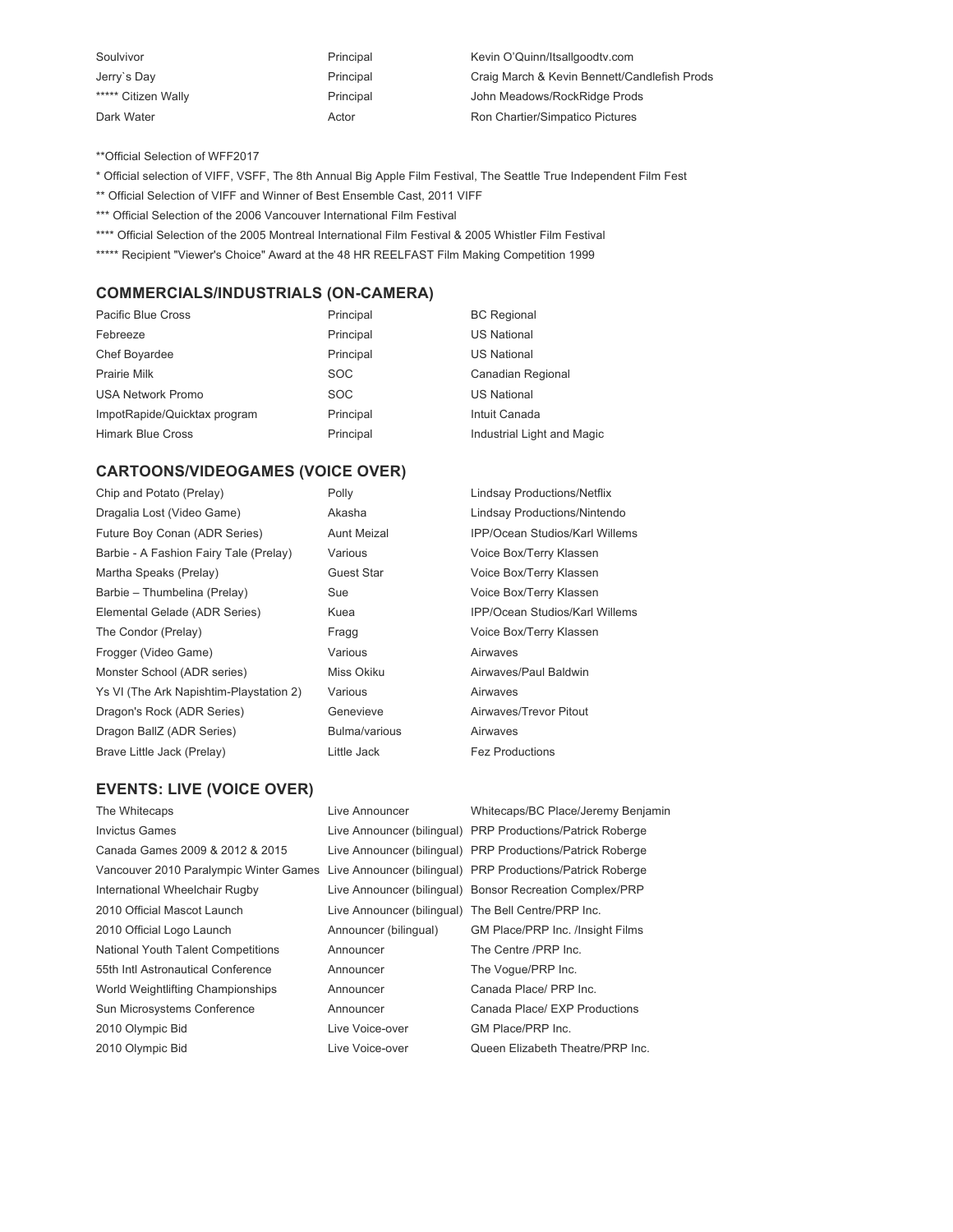## **EVENTS: LIVE HOSTING/MC'ing/MODERATING**

| Nature Trust of BC 50 <sup>th</sup> Gala                   | On   |
|------------------------------------------------------------|------|
| The Vancouver Writers Fest ('04 - '21)                     | Mc   |
| *CAB/ARC Conference (81 <sup>st</sup> & 82 <sup>nd</sup> ) | Bili |
| *CAB/ARC Conference (76 <sup>th</sup> & 80 <sup>th</sup> ) | Bili |
| 15 <sup>th</sup> Gala Réseaux Femmes                       |      |
| 30 <sup>th</sup> Gala Fedération des Francophones          |      |
| Le Français pour l'avenir                                  |      |

Camera Host **Deb Kennedy/Oh Boy Productions** oderator (Fre/Eng) **Brenda Berck/Hal Wake/Leslie Hurtig/VIWF** ingual MC **Conference Conference Mediana** Bos/Ottawa Congress Centre/CAB/ARC ingual MC Sean Kiely/West Inn Bayshore/CAB/ARC ench MC **15th Galam Belta Inn Richmond/Réseaux-Femmes** 30th MC Teach MC Yseult Friolet/Coast Plaza/FFCB derator (3 years) Brenda Berck/UBC at Robson Square

\*(Canadian Association of Broadcasters/Association des Radiodiffuseurs du Canada)

#### **RADIO DRAMAS (VOICE OVER)**

Series (12) of ESL radio dramas for Korea Pinewood Sound/Brian Dobson (Multitude of characters ranging from old woman to young boy)

## **RADIO/TV SPOTS & INDUSTRIALS (VOICE OVER)**

James Hardie Exteriors Honda Curling Canada PSA JCC promo Diva Cup (French) TV, Radio and Web Radio spots TV Virtual Gala TV and Web Vancouver Tourism Planet Fitness Shaw (National Spots) TV and Radio TV, Radio and Web Radio, TV and Web Sears (Eng/French – National Spots) AMTRAK Cascades Canadian Tourism TV, Radio and Web TV, Radio and Web TV Spots White Spot **Radio & TV Spots** Me&Lewis/Koko Productions (2 years) Me Capital Direct Radio Commercial Koko Productions Productions Lipton **Commercial** Commercial GGRP Pizza Freschetta **TV Commercial** Koko Productions Alliant **Alliant Radio Commercial** WAVE Alaska Digitel **Alaska Digitel TV & Radio** Sound Kitchen CAB Awards (many years) Manuel Awards Categories Global TV HMSC Insurance (French) Radio Commercial GGRP ZIP Airlines (French) TV Commercial GGRP Yukon Tourism **National Commercials** Sound Kitchen Optician Master Training CD Rom Airwaves Smart Kids **Smart Kids** RCMP Video Sound Kitchen Future Shop **Training Videos (French)** Bear Productions

Ogilvy Honda BC/Koko Productions Cossette/GGRP Wasserman/GGRP Taxi/Koko Productions Productions (2 years) Cossette/GGRP Ogilvy/GGRP (2 years) ReThink/WAVE/Six Degrees (7 years) Koko Proudctions/Charles Street Films (4 years) GGRP (3 years) DDB/GGRP

#### **DUBBING - TELEVISION, FILM & VIDEO (VOICE OVER)**

Japanese Docu-dramas to Eng. Series of Docu-dramas The Spice of Life (series) ADR (series regular) Urban Sound Brew/Trevor Pitout Siska (2 Seasons) (series) ADR (various roles) Urban Sound Brew/Trevor Pitout Vancouver Film Fest Promo Spot French Narration GGRP/ Shelly Hudson Variety Club: Show of Hearts Narration (Vignettes) Global TV/ Keri Nelson Lady Cop (2 Seasons) **ADR** (various roles) Urban Sound Brew/Trevor Pitout Maximum Surge (feature) Synthi (computer voice) Insight Film & Video After Amy (feature) **Radio Announcer** Post Modern Sound Pressure (feature) **Police Dispatch** Pinewood Sound A Wrinkle In Time **ADR** (various) Sharpe Sound Die Raten **ADR** (various) Desolation Sound

ADR (female voices) ADR (female voices)

Azur Productions/Paul Baldwin Urban Sound Brew/Trevor Pitout